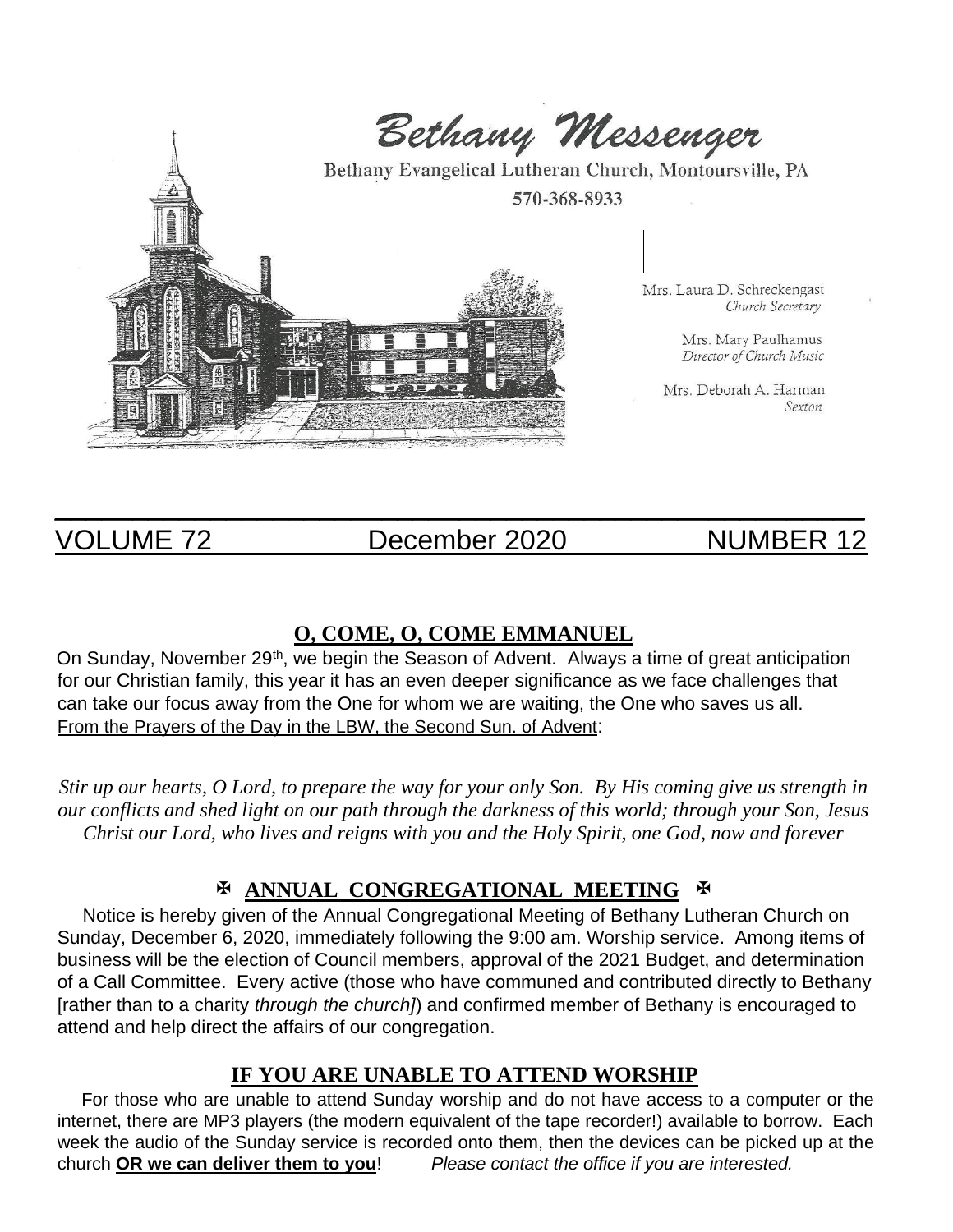| <b>CONTACTING THE CHURCH OFFICE:</b>                                         |                            | 9:00 am. to 4:30 pm., Monday through Thursday  |  |  |
|------------------------------------------------------------------------------|----------------------------|------------------------------------------------|--|--|
|                                                                              |                            | (570)368-8933 email: secyBethanyNALC@gmail.com |  |  |
| IN AN EMERGENCY: Laura Schreckengast (570)772-4752 cell phone (call or text) |                            |                                                |  |  |
| Larry/Sharon Barnard (570)435-5408                                           |                            |                                                |  |  |
| Gail Stover - Prayer Chain (570)971-5710 /                                   |                            |                                                |  |  |
| stover1104@gmail.com                                                         | <b>BETHANY'S WEB SITE:</b> | www.BethanyNALC.org                            |  |  |
|                                                                              |                            |                                                |  |  |
|                                                                              |                            |                                                |  |  |
|                                                                              |                            |                                                |  |  |

 $\Omega$ 

**BETHANY'S FACEBOOK PAGE:** www.facebook.com/BethanyNALC.org

## **CHURCH COUNCIL ACTIONS:**

The Church Council met on November 9<sup>th</sup>

- Church Council
- -- Received and accepted reports from:
- -- PPP Loan (Cares Act) forgiveness was approved by the bank.
- -- Quote was approved to repair the sound system with financing from memorial fund.
- -- Annual Congregational Meeting agenda will be same as 2019 with the addition of Call Committee elections.

 *The Council will hold its next meeting on Monday, December 14 at 7:15 pm.* 

Treasurer, Christian Ed Committee, Finance Committee, Mission Committee.

## **RECONCILIATION OF BETHANY CHURCH FINANCES**

| Income Received through October 31, 2020<br>Expenses through October 31, 2020<br><b>Balance</b> | (43 Sundays) | \$160,761.13<br>\$171,347.95<br>$$ -10,586.82$ |
|-------------------------------------------------------------------------------------------------|--------------|------------------------------------------------|
| Income Received through October 31, 2019<br>Expenses through October 31, 2019<br><b>Balance</b> | (43 Sundays) | \$163,362.02<br>\$177,085.76<br>$$ -13,723.74$ |

#### **DECEMBER & JANUARY HAPPENINGS**

| <b>Congregational Meeting</b>                  | - Sunday, Dec. 6, 10:15 am.                                |
|------------------------------------------------|------------------------------------------------------------|
| <b>Healing Service</b>                         | - Sunday, Dec. 6, 11:45 am.                                |
| <b>Women of Bethany</b>                        | - Monday, Dec. 7, 1:00 pm.                                 |
|                                                | Sunday School Christmas Program-Sunday, Dec. 13, 10:30 am. |
| <b>Church Council</b>                          | - Monday, Dec. 14, 7:15 pm.                                |
| <b>Deadline - Newsletter items</b>             | - Wednesday, Dec. 16, 4:00 pm.                             |
| <b>Newsletter Team</b>                         | - Monday, Dec. 21, 9:00 am.                                |
| <b>Christmas Eve Services</b>                  | - Thursday, Dec. 24 at 4:00 pm. & 10:00 pm.                |
| Christmas - Joy to the World - Friday, Dec. 25 |                                                            |
| <b>Church Office Closed</b>                    | - Monday, Dec. 28                                          |
| <b>Deadline for 2020 Offering</b>              | - Thursday, Dec. 31 at Noon                                |

| <b>Healing Service</b>             | - Sunday, Jan. 3, 11:45 am.  |
|------------------------------------|------------------------------|
| <b>Church Council</b>              | - Monday, Jan. 11, 7:15 pm.  |
| <b>Mission Committee</b>           | - Monday, Jan. 18, 7:15 pm.  |
| <b>Deadline - Newsletter items</b> | - Tuesday, Jan. 19, 4:00 pm. |
| <b>Finance Committee</b>           | - Tuesday, Jan. 19, 7:00 pm. |
| <b>Property Committee</b>          | - Tuesday, Jan. 19, 7:00 pm. |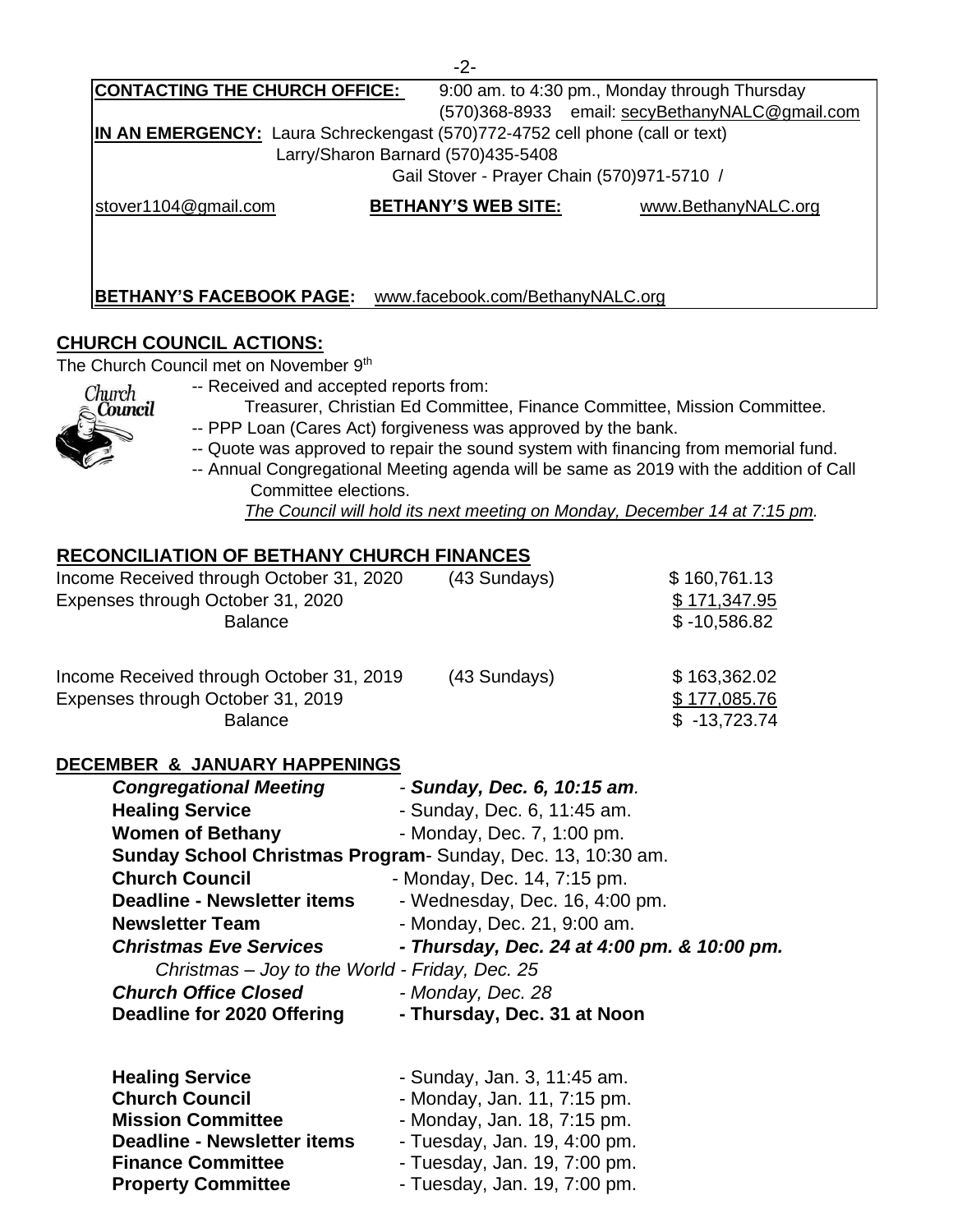| <b>Staff Support Committee</b><br><b>Newsletter Team</b> | -3-<br>- Tuesday, Jan. 19, 8:00 pm.<br>- Monday, Jan. 25, 9:00 pm. |
|----------------------------------------------------------|--------------------------------------------------------------------|
| <b>Worship &amp; Music Committee</b>                     | - Monday, Jan. 25, 7:00 pm.                                        |
|                                                          |                                                                    |

 \**Weekly:* **Quilters** - Tuesdays and at Thursdays 9 am. **\****Bi-Weekly+:* **Bible Study** – 2 nd, 4th (& 5th)Tuesdays at 7 pm.

**OFFERING DEADLINE –** All donations for 2020 must be received by the church office by noon, on Thursday, December 31st. All monies received after that time will be credited to 2021. *Thank You.*

**SPECIAL OFFERING ENVELOPES –** Money contributed in the Thanksgiving and Christmas envelopes will be given to charities to help those less fortunate. If you do not wish your contribution to go to these charities, please mark the envelope with the words "Regular Fund" so we may honor your wishes.

# *The staff of Bethany wishes our congregation a safe & blessed Christmas… God Bless One and All!*

## **WOMEN OF BETHANY WILL MEET - DECEMBER 7th 1:00 pm.**

The Women of Bethany will be gathering together on Monday, December  $7<sup>th</sup>$  at 1:00 pm. They will have their regular meeting and will be packing goodie boxes for our Shut-Ins. Ruthie Kissell with be doing devotions. *We hope you can join us!*

## **HOSPITAL VISITATION**

 If you or someone you know is hospitalized (or will be), PLEASE notify the Church Office. With Pastor Letscher's retirement, we will have some coverage for our members' needs, so *please make sure to get information to our church office*. *Good Communication is vital and appreciated!*

## **BLOODMOBILE NEWS**



The Friday, Nov. 13<sup>th</sup> Bloodmobile was very successful – there were 35 blood donors and 31 total units collected! The Red Cross team from Scranton was very appreciative of everyone involved in this lifesaving endeavor! Special Thanks goes out to Denise Bergenstock, who has stepped up to fill the very experienced shoes of our Betty Letscher(!), Deb Harman who

does 100 *behind the scenes things for every drive*, and all the other individuals who contributed in so many meaningful ways – *Share with God's people who are in need. - Romans 12:13* Thank You All for positively affecting others in ways you cannot even imagine!

## **SHEPHERD OF THE STREETS NEWS**

 Thanks to the loving generosity of many in our community, the Shepherd has reported that there has been an outpouring of support for their ministry! As there are still so many in need during this trying time, they are praying that the generosity can continue!



*Please consider giving financial support or donating any of the following on this updated list:*  Band-Aids, **Hand/Body Lotion,** bedding – new or gently used (Q or K)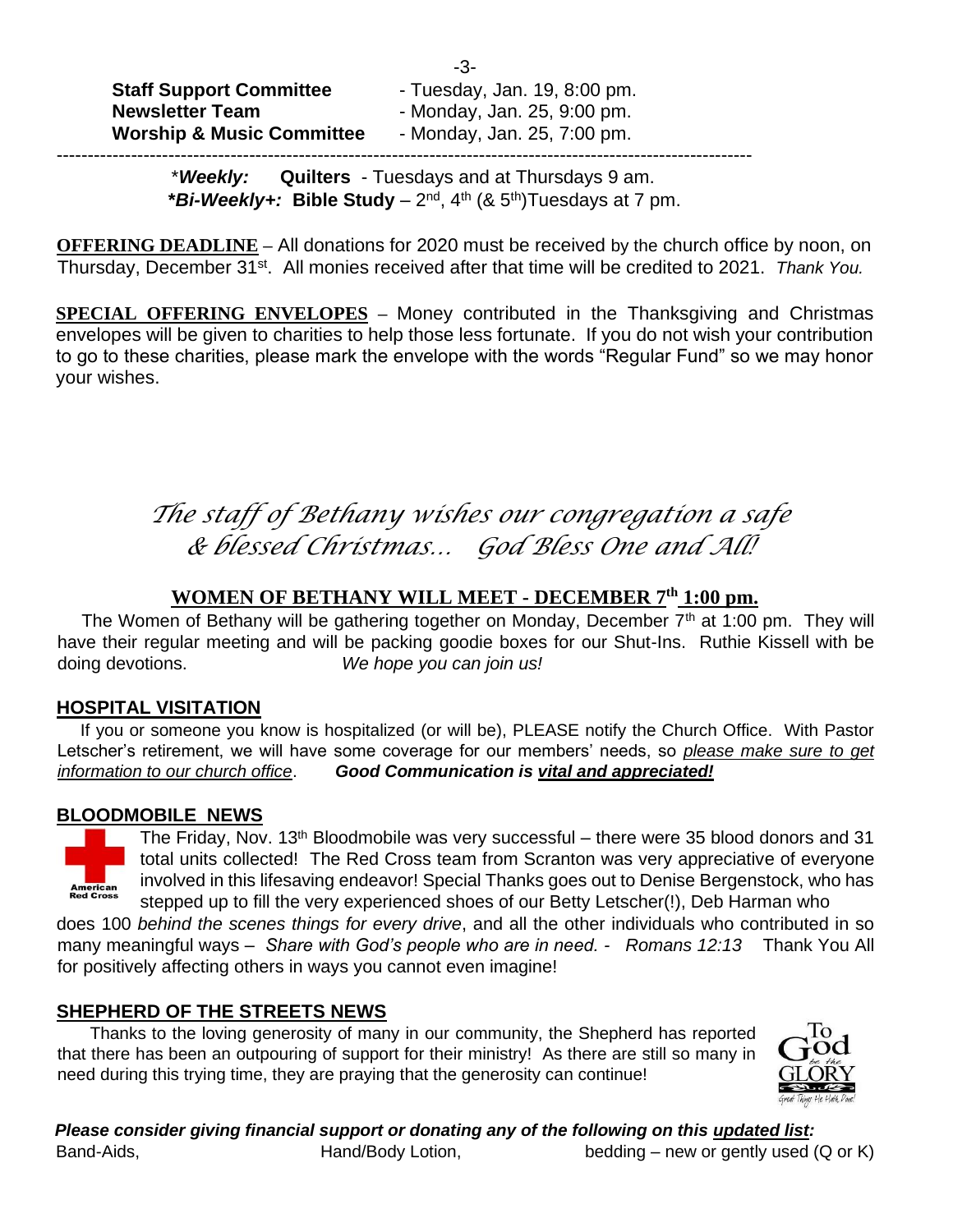Toothpaste and toothbrushes, shaving cream and razors, shampoo and conditioner towels and wash cloths, blankets soap, deodorant, brushes, combs facial tissues, toilet paper, paper towels; women's hygiene products baby items: diapers, Baby specific: shampoo, oil, Q-tips, wipes, powder; **pull ups (Sz 1-6, esp. 3-6); ALSO:** Adult diapers (sz. Med., Large, X-Lg., *especially Medium*)

 *Donated items can be brought to the church; financial donations can be put in the collection plate – please designate "Shepherd" or "Shepherd of the Streets"* 

## **BACKPACK BREAKFAST NEWS:**

 The Backpack Program will be continuing into 2021! They is a possibility that they will resume increasing back to the 150 students, so they are counting on our continued support!

 Please consider donating: Oatmeal (1-2 oz. packets); Cream of Wheat (1-2 oz. packets); Boxed Cereal (Individual, 1.5-2 oz); Multigrain Bars; Breakfast Bars; Pop Tarts; Belvita

Breakfast Biscuits (1.76 oz.); Cereal Bars (individually packaged). *They are incredibly grateful for each and every donation!* 

## **LOOKING FORWARD - JANUARY 2021 NEWSLETTER**

 If you would like something to be included in the next newsletter, we would love to make that happen! Please keep in mind that with the Christmas, the

deadline is Tuesday, January 19<sup>th</sup>; the "Newsletter "Team" will do their work collating and

stuffing on Monday, January 25<sup>th</sup>. You may reach us at (570)368-8933, secyBethanyNALC@gmail.com, or drop off the articles and submissions at the office.

## **UNITED CHURCH WOMEN – CHRISTMAS STOCKINGS COLLECTION**

 Thanks to the generosity of a number of members, the Church Women United's annual Christmas Stockings to Nursing Homes campaign received \$121.00 from our members toward their 1,125 stockings for nursing home residents! Thanks goes to everyone who supported this beautiful effort of sharing God's love with our area residents!





## **SAMARITAN'S PURSE – OPERATION CHRISTMAS CHILD**

We are thrilled to report that we surpassed our goal from last year – we filled and collected funds to send **twenty-five boxes this year!** We are so grateful for everyone who contributed to the gifts and shipping, did shopping and packing, demonstrated their crafting skills, and those who organized and made deliveries! What a beautiful gift for those children

who will receive love from someone far away showing God's Love!

 For those who participated this year, we have been given some colorful "I Packed a Shoebox!" stickers in the church office if you'd like a sticker to remember your efforts…stickers are available in the office – make sure to contact us!

## **EXPERIENCE MISSIONS – CHRISTIAN LITERATURE AND BIBLE COLLECTION**

 A huge "Thank You" goes to everyone who made donations of bibles and literature for this collection activity. Bethany sent more than 15 boxes and bags of materials to the collection event, where they were a part of nearly TEN TONS of literature and 3,500 bibles going out to spread the Gospel around the world! They joined 100,000 EXPERIENCE MISSIONS nutritious meals heading to Haiti; 225 packs of supplies for Syrian



Get Involved . Be Inspired

-4-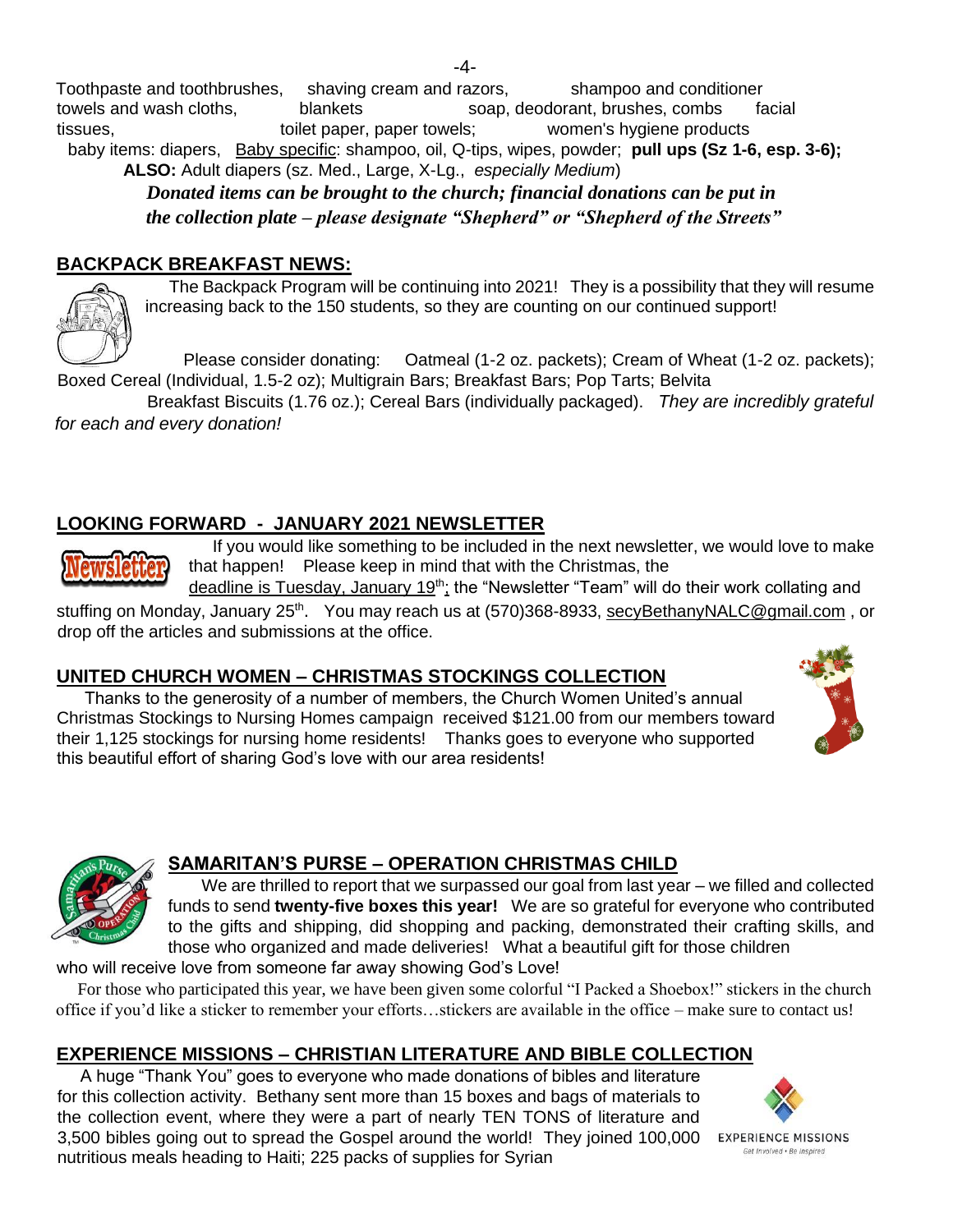refugees; 1,000 school kits for Christian Aid Ministries; and 48,000 collard green and green squash seeds going to pastors all over the world! Any additional literature items dropped at the church can be stored until the next event, with bibles being again distributed to the prisons. Thank You for making a *world* of difference!

## **UNITED CHURCHES FOOD PANTRY:**

 To assist families who are struggling with job loss and illness, this is an opportunity to care for their basic needs *and* give them a small way to celebrate the holidays, they are asking for food from the updated list below: **\****updated in November* Canned Foods (beans, meats, fruits, vegetables, soups, etc); cereals and oatmeals; healthy snacks & popcorn: sugar & sweetners; coffee, tea, hot chocolate; pop tarts; egg noodles & ramen noodles; dried potatoes; flour; condiments; holiday items – filling, cranberry sauce, etc. *You may drop off items at the church and they will be delivered to the pantry!*

## **PROJECT LINUS & SHEPHERD OF THE STREETS**

 We are still sharing our knitting, crocheting, and quilting gifts with others by making blankets of all sizes (baby, children, adult) for those with cancer or going through traumatic experiences at hospitals. You may bring these items to the Church Office. We are also collecting winter hats, gloves, and scarves to share with the Shepherd of the streets

## **NEED A COAT, TAKE ONE; HAVE A COAT, LEAVE ONE**

 As winter is almost upon us, our special donation coat rack needs some help! If you have a coat (or many!) for which you no longer need, please consider adding to our supply. We are accepting children's and adult's sizes; we also have a bin for hats, mittens, scarves, and gloves. If you know anyone in need of a coat or jacket, please remind them of our supply. It is a beautiful way of sharing care, by keeping others warm and dry!

## **QUILTING NEWS:**



## **LAP QUILT RAFFLE! FINISHED AND ON DISPLAY – DRAWING ON DEC. 13**

 This special event benefits quilting projects through the year, including Lutheran World Relief, Linus Blankets, and others projects for those in need. The quilt is a beautiful, warm, hand crafted heirloom quality lap quilt that would make a beautiful gift for a loved one (or for yourself)! Tickets - available before & after worship service, & in the office during the week.

 **Tickets prices: 1 for \$5** or **3 for \$10 Drawing: Sunday December 13 after the worship service (you need not be present to win)**  *Please consider supporting our amazing quilting team!*

*-5-*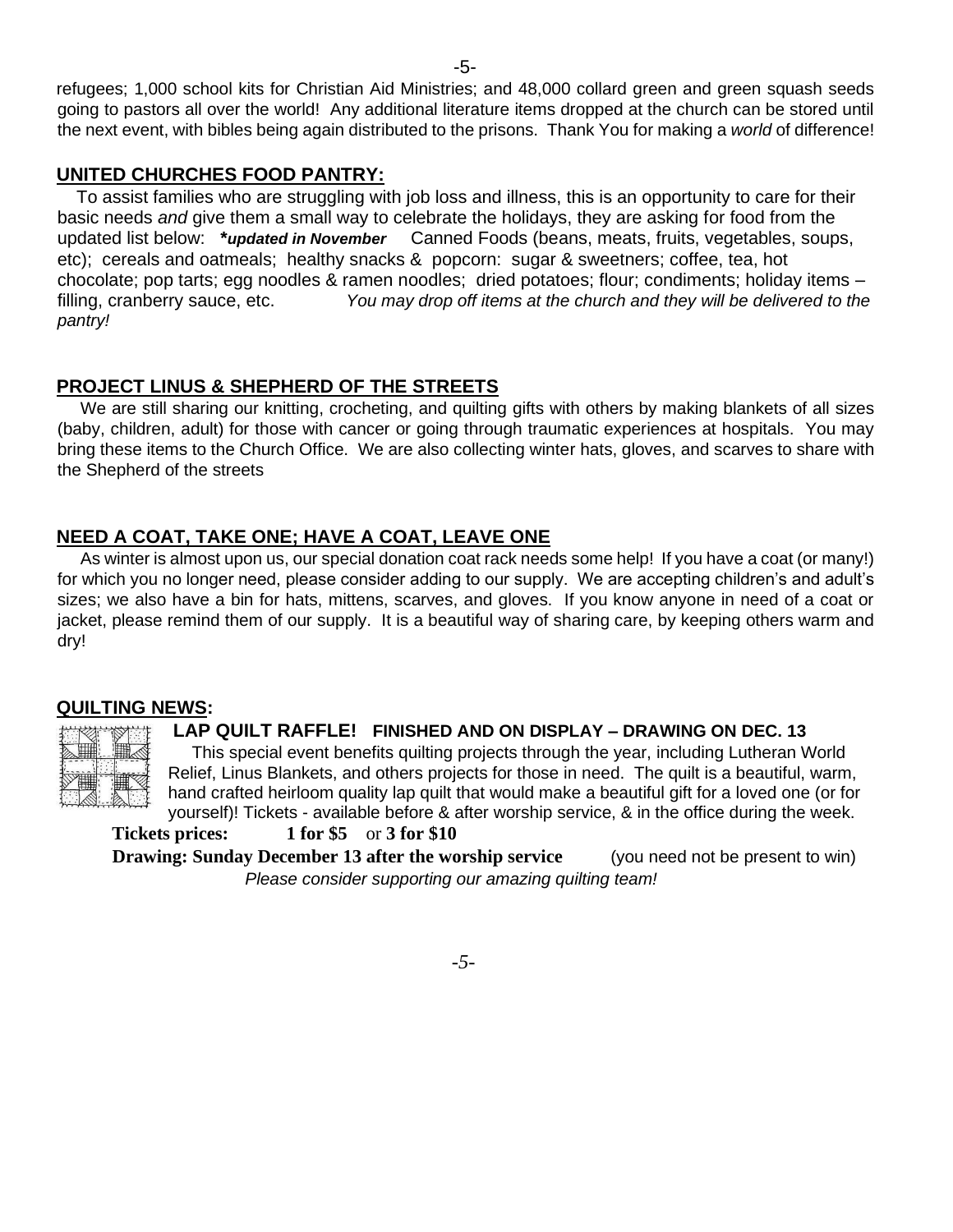## **OPPORTUNITY FOR MUSICIANS**

 If you are a musician who might be longing to create music with others (following Covid safety protocols) we have an opportunity for you. We would love to try to get a small group of instrumentalists together to play some VERY SIMPLE (early Jr. High rhythms and ranges!) Christmas tunes, with the *possibility* of playing together sometime during the Christmas/Epiphany season. We might even be able to find a few



instruments to borrow if you no longer have your own. If interested, please contact Laura in our church office for more information (570)368-8933. *Let us make a Joyful Noise!*

### **EQUIPMENT AVAILABLE**

Equipment is always available to borrow during recovering from surgery and for those who may be experiencing difficulties. We have walkers, canes, equipment for the bathtub and commode are all available. Please tell a staff member if you have a need!

#### **BIBLES FOR PRISON**

Bibles for Prison are always needed. The Lycoming County Prison Chaplain reports that the number of inmates attending Bible study continues to grow, and requests for Bibles has increased. Donations to help buy Bibles would also be appreciated. Please mark your check "Bibles." Thank you.

### **YOKEFELLOW PRISON MINISTRY**

 Yokefellow Prison Ministry is in need of volunteers. As more establishments are reopening, please consider how you could be a part of this ministry along with others? Contact the Yokefellow Office (570)326- 6868 if you would like more information.

### **REMINDER - PASTOR DAVID AND BETTY'S PHONE NUMBER**

 For anyone wishing to call Pastor and Betty Letscher, please remember to use (570) 484-8202 – their other number (the one beginning with 322) is no longer in service. Thank You!

# *CHRISTMAS POINSETTIAS FOR THE CHANCEL*

----------------------------------------------------------------------------------------------------------

 *To sponsor a red or white poinsettia this year, please call the Church Office (570)368-8933 or fill in the information below and put in the offering plate or bring to the office.*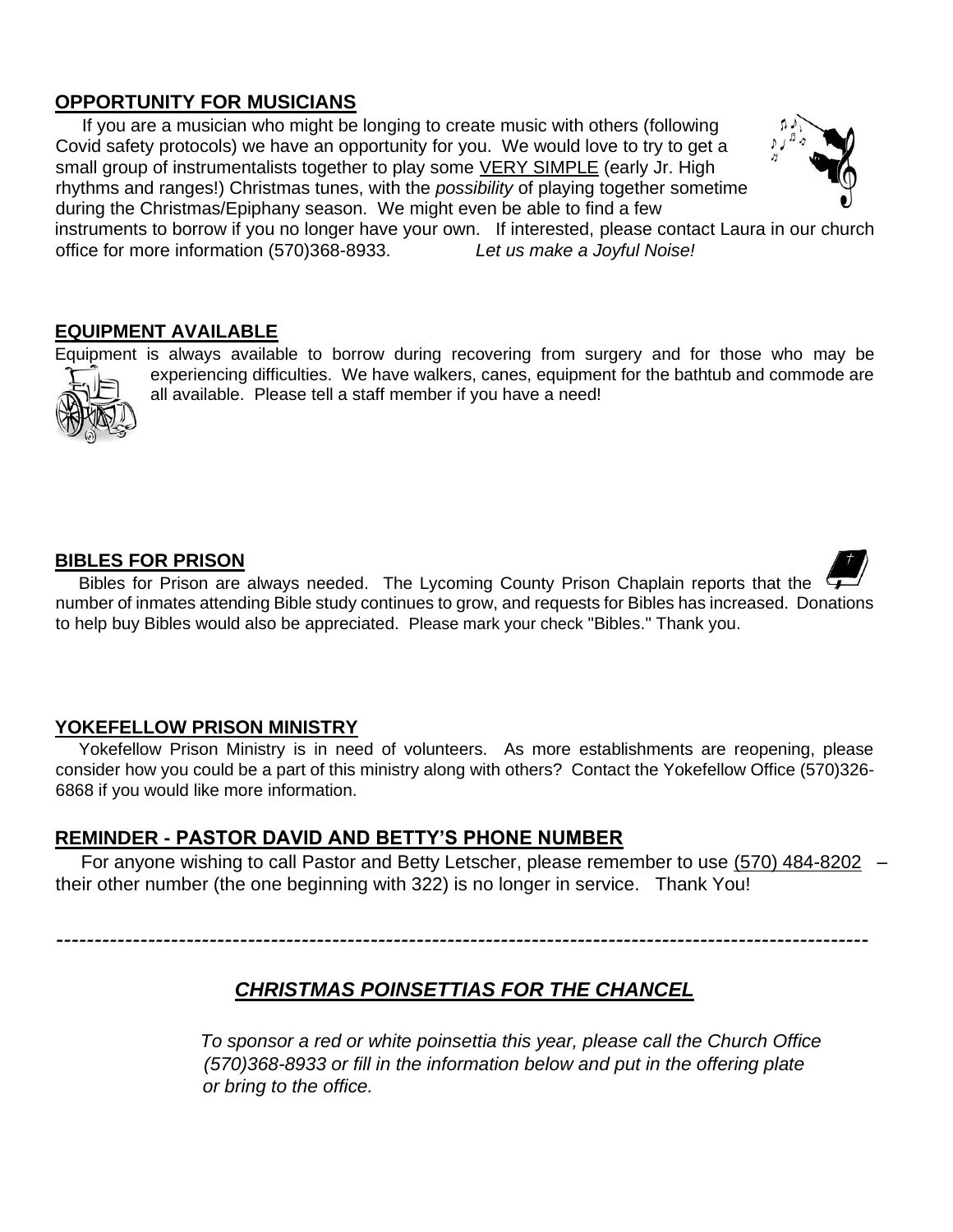## **All orders must be placed by Thursday, Dec. 10th, 3:00 pm., and should be paid by that time. The cost is \$11.00 for each 5-6 bloom plant.**

Plants may be picked up following the 10:00 pm. Christmas Eve service, on Sunday, Dec. 27<sup>th</sup>, or Tues., Dec. 29<sup>th</sup> (and the rest of that week).

|                                                                                         | Phone ____________________________                                                        |
|-----------------------------------------------------------------------------------------|-------------------------------------------------------------------------------------------|
|                                                                                         | Number of Red plants ______ x \$11 Number of White plants _____ x \$11 Total Cost \$_____ |
| * If you would like a dedication in the bulletin, please list exactly as you'd like it: |                                                                                           |
|                                                                                         |                                                                                           |
|                                                                                         |                                                                                           |
| REMEMBERING OUR SENIORS AT HOME                                                         |                                                                                           |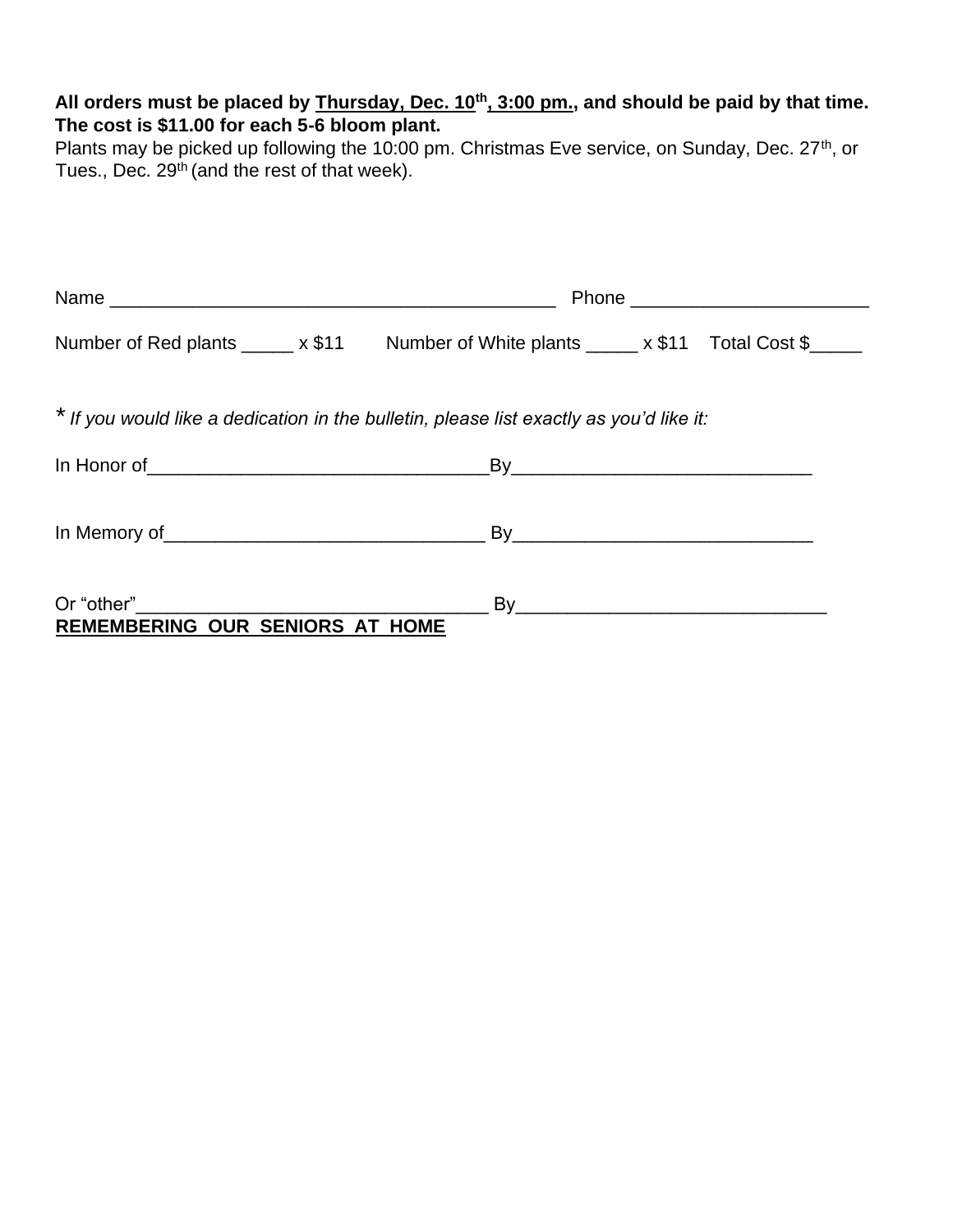**Herbert Bright** 628 Broad St. Montoursville, PA 17754

**Jean Fox**  2123 Robinson Rd. Apt. 141 Jackson MI, 49203

**Marjorie Gower** Elmcroft of Loyalsock 2985 Four Mile Dr. Montoursville, PA 17754

#### **Julie Griffiths**

Heritage Springs Memory Care, Room 220 878 Old Cement Rd. Muncy, PA 17756

**Joan Hanner** 350 Jordan Ave. Montoursville, PA 17754

#### **Joan Hiller**

The Meadows, Room 312 2160 Warrensville Rd. Montoursville, PA 17754

## **Virginia Laudig**

-

1119 Broad St. Montoursville, PA 17754

**Sandra Long**  Muncy Skilled Nursing 215 E Water St. Muncy, PA 17756

**Thomas Long** 163 Charles Dr. Montoursville, PA 17754

**Roxie Lundy** 410 Arch St. Montoursville, PA 17754

**Eleanor Mellish** 1246 Deerfield Dr. Williamsport, PA 17701

**James McCloskey** Emmanuel Center 600 Schoolhouse Rd. Danville, PA 17821

**Tessie Moss** 12 Lutheran Home Dr. Personal Care 220 Telford PA, PA 18969

**Francis Poeth**  Williamsport Home Rm. 513 1900 Ravine Rd. Williamsport, PA 17701 **Betty Rosencrans** 885 King St. Northumberland, PA 17857

**Hilary Schmouder** The Meadows - Room 111 2160 Warrensville Rd. Montoursville, PA 17754

**Eleanor Shaheen** 515 Rt. 405 Hughesville, PA 17737

**Richard (Fred) Shultz** 1275 Broad St. Montoursville, PA 17754

**Darla Starr**  Valley View Nursing Center 2140 Warrensville Rd. Montoursville, PA 17754

**Joan Swartz** 500 Pelham Dr. Waynesboro VA, 22980

**Cella Taylor** Arista **Care** 1445 Sycamore Rd. Montoursville, PA 17754

### *PLEASE contact the office if we need to add anyone to this list!*

Paul Wertman is spending time recuperating in a nursing home in Muncy. If you'd like to send a card or note, please send it to his home address and his family will make sure he receives it! *Paul Wertman - 275 West Lincoln St., Muncy, PA 17756*

-------------------------------------------------------------------------------------------------------------------------------------------

## *NOTES of GRATITUDE*

 *"Thank You for the altar flowers and the lovely visitation with Ruthie, and for the prayers and encouraging cards – I really appreciate everything. God Bless You All" - Mary Ann Lichter*